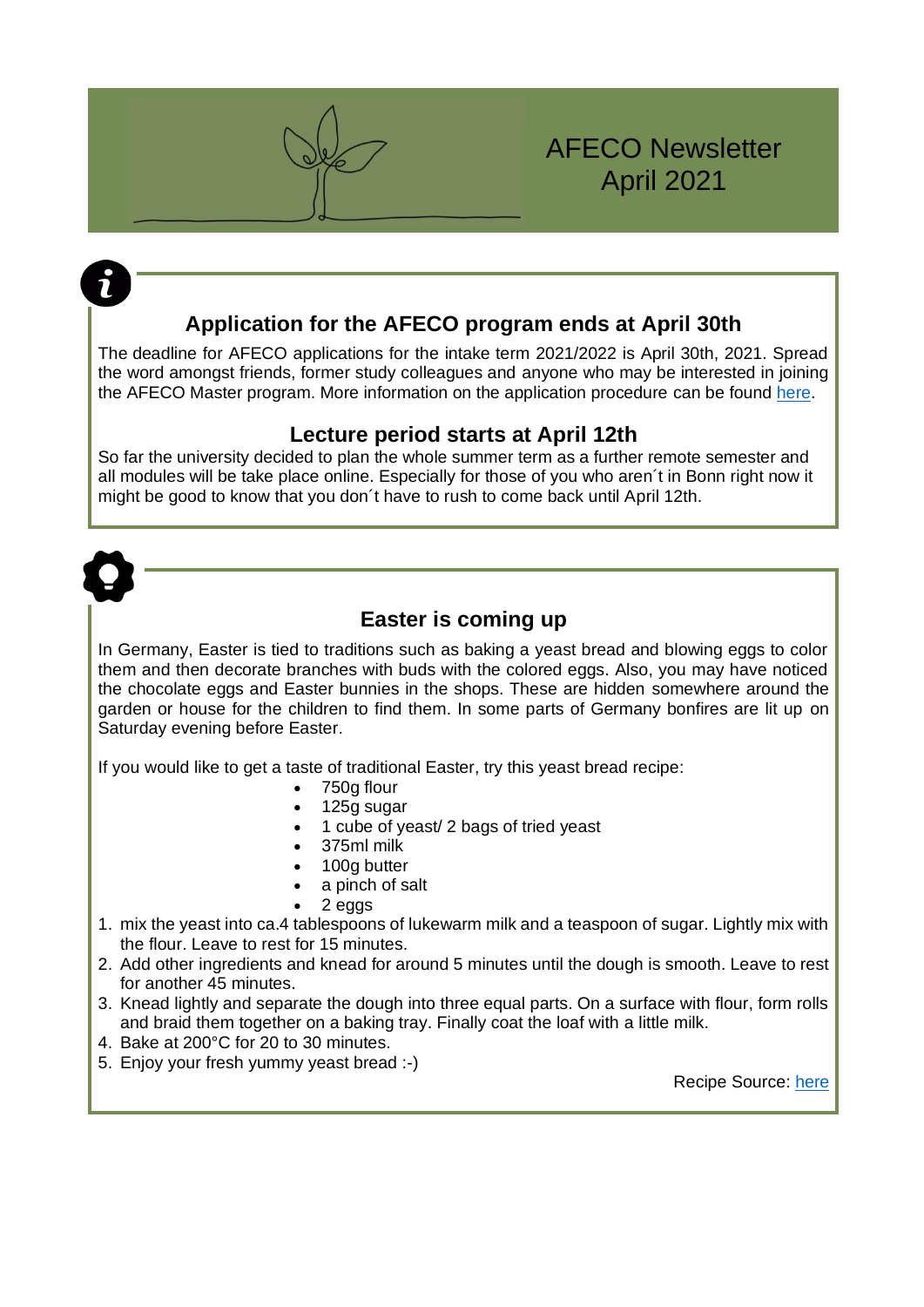# **Rhive Ideathon XXL**

The Entrepreneur Club Cologne, a volunteer initiative by students for students, is offering a Startup Conference from April 15th to April 17th for those interested in starting a business and for founders. More information can be found [here](https://rhive.de/). The event will be held in German.

# **Internship & Job Opportunities\***

[Student Assistant/ Studentische Hilfskräfte \(WHF\) SABIO project,](https://www.zef.de/fileadmin/webfiles/downloads/vacancies/SHK_SABIO_Call_for_Applications.pdf) Transformation and Sustainability Governance in South American Bioeconomies (SABIO), Center for Development Research (ZEF), Bonn

[Student Assistant/ Studentische Hilfskräfte \(WHF\) \(12-19 hours/week\),](https://www.zef.de/fileadmin/webfiles/downloads/vacancies/WHF-Position_PARI.pdf) Program of Accompanying Research for Agricultural Innovation - PARI, Center for Development Research (ZEF), Bonn

[Werkstudent \(m/w/d\),](https://www.greif-meyer.de/unternehmen/karriere/werkstudent-in.html) Fachassistenz im Bereich land- und forstwirtschaftliche Immobilien, Greif & Meyer GmbH, Lohmar

[Studentische/r Mitarbeiter/in im Bereich Projektadministration,](https://www.ilr1.uni-bonn.de/de/jobs/2020-06-18-stellenausschreibung-projektadmin-1.0-r.pdf) KIAG Knowledge Intelligence Applications GmbH, Köln

[PhD in Science and Management of Climate Change \(4 years\),](https://www.unive.it/pag/7859/) fully funded PhD program, University of Venice, Italy

**\*** job descriptions in German require fluent German skills Check out the ILR [website](https://www.ilr1.uni-bonn.de/de/jobs) for PhD positions and other post-graduate job opportunities



# **Interview with James Henderson**

For this month newsletter, we have interviewed our interim study program coordinator James Henderson, so you can get to know him. He kindly shared some experience and insights with us.

**JM/LH: Hey James! Would you be so kind to briefly introduce yourself? We´re all curious to get to know you a bit better as our intermediate AFECO coordinator.**



JH: Hi! No problem - My name is James Henderson and I have the monumental task of filling in for Manuela Meraner during the recruitment process to find her permanent replacement. I was lucky to be able to step in during the last phase of my PhD and make sure students get support, but I am sure Manuela's presence is very much missed!

## **JM/LH: What were reasons for you to go to Bonn for doing your PhD? And could you explain what your focus of research is at zef?**

JH: I came to Bonn specifically to work with Prof. Börner. My former master's thesis advisor was aware of the work his lab was doing and thought it would be a good fit for my research. My research looks at land use change dynamics in South America with a focus on soybean frontier expansion.